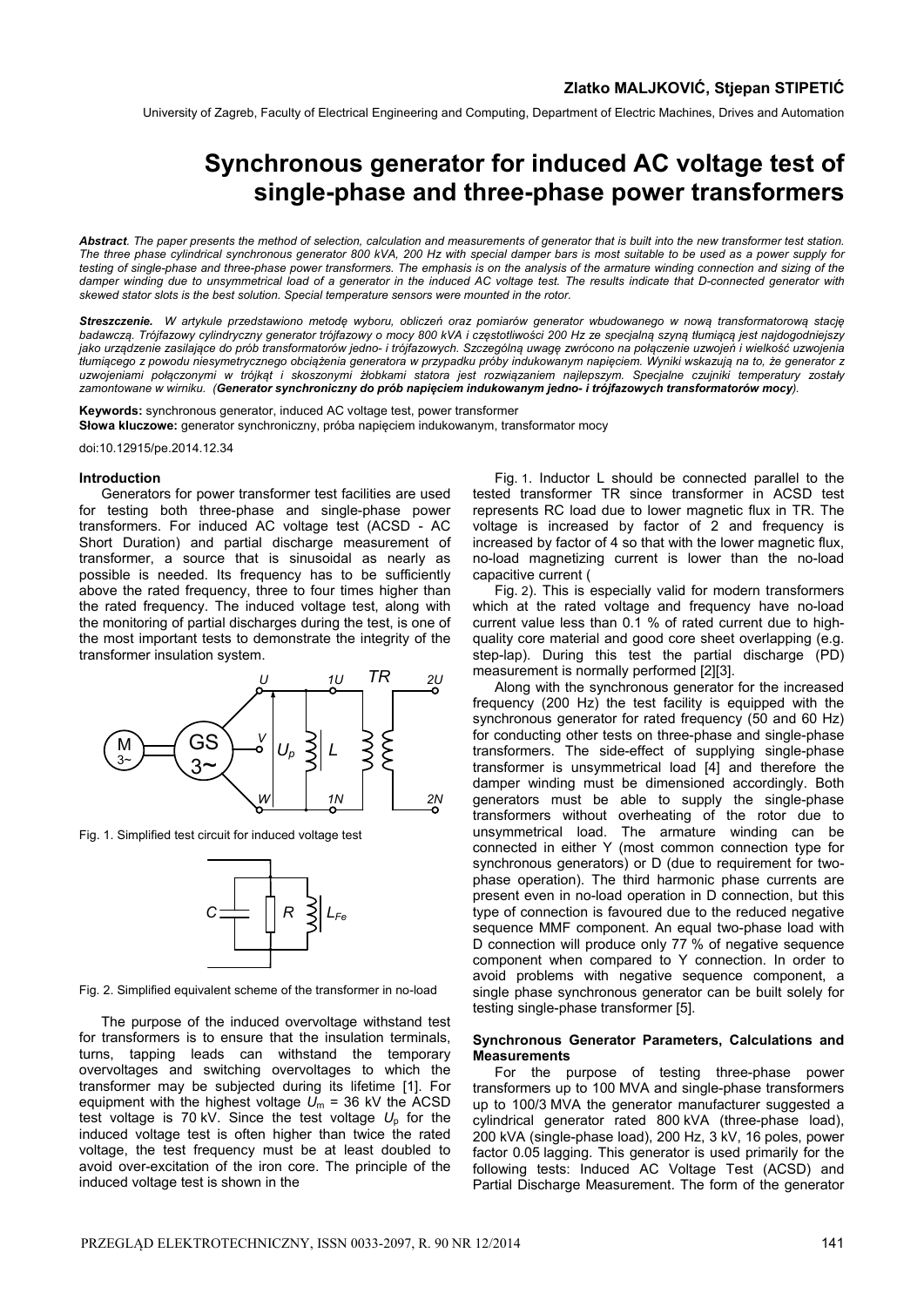voltage must be quite sinusoidal and its frequency has to be sufficiently above the rated frequency to avoid excessive magnetizing current during the test. Typically, the generator has a frequency of 200 Hz to test transformers with rated frequency of 50 and 60 Hz.

In the initial generator design conducted by classical analytical methods, the rotor of the generator was supposed to have 96 damper bars of 4 mm in diameter and 96 symmetrically punched slots but with only 64 of them filled by the field winding. FEM calculation showed that some damper bars were loaded with current density higher than 20 A/mm<sup>2</sup> due the unsymmetrical two-phase load. The design calculation was repeated and the new design had 80 damper bars of 6 mm in diameter, 80 symmetrically placed field winding slots, with 48 of them wounded. According to

the FEM calculations, the current density was almost halved. The skewed stator has 84 slots.

# **Numerical calculations**

Two-dimensional finite element model was built with software package Infolytica MagNET 7.1. Model details and finite element mesh are shown in Fig. 3. Transient simulations with 400 data points per period were conducted. It was required to determine the field current within iterative procedure in order to obtain rated voltage on a passive load for both three-phase and single phase load (two phase operation). Based on the data shown in Tables 1 and 2 and Fig. 4, it can be concluded that D-connection of the stator winding imposes less load on damper bars during unsymmetrical load.



Fig. 3. Finite element model

|  |  | Table 1 Disposition of currents and current densities in damper bars – D-connection |
|--|--|-------------------------------------------------------------------------------------|
|  |  |                                                                                     |

| Bar No.  |              |             |                |      |                        |                                |       |          |                      | 10           |
|----------|--------------|-------------|----------------|------|------------------------|--------------------------------|-------|----------|----------------------|--------------|
|          | 142          | 309         | 230            | 236  | 240<br>ه ۱ د           | $\overline{\phantom{a}}$<br>14 | 289   | 210      | 214<br>_             | 265          |
| $A/mm^2$ | r oo<br>5.U3 | 10,93<br>10 | ດ 4 ຕ<br>ט, וט | 8,33 | . 24<br>$\overline{A}$ | 5.10<br>. ט<br>J.              | 10.24 | -<br>.42 | -<br>$^{\prime}$ .56 | ດ ລອ<br>ອ.ວ≀ |

Table 2 Disposition of currents and current densities in damper bars - Y-connection

| Table 2 Disposition of carrents and carrent achieves in damper parts<br><b>UUITIUUUI</b> |     |       |      |      |       |              |       |      |      |       |
|------------------------------------------------------------------------------------------|-----|-------|------|------|-------|--------------|-------|------|------|-------|
| Bar No.                                                                                  |     |       |      |      |       |              |       |      |      |       |
|                                                                                          | 337 | 440   | 269  | 279  | 435   | 240<br>ے ا ت | 412   | 264  | 279  | 408   |
| A/mm <sup>2</sup>                                                                        | .94 | 15.55 | 9.51 | 9.85 | 15.37 | 1.04         | 14.56 | 9.35 | 9.87 | 14,43 |





Fig. 4. Single-phase 200 kVA load, damper bar currents vs. damper bar position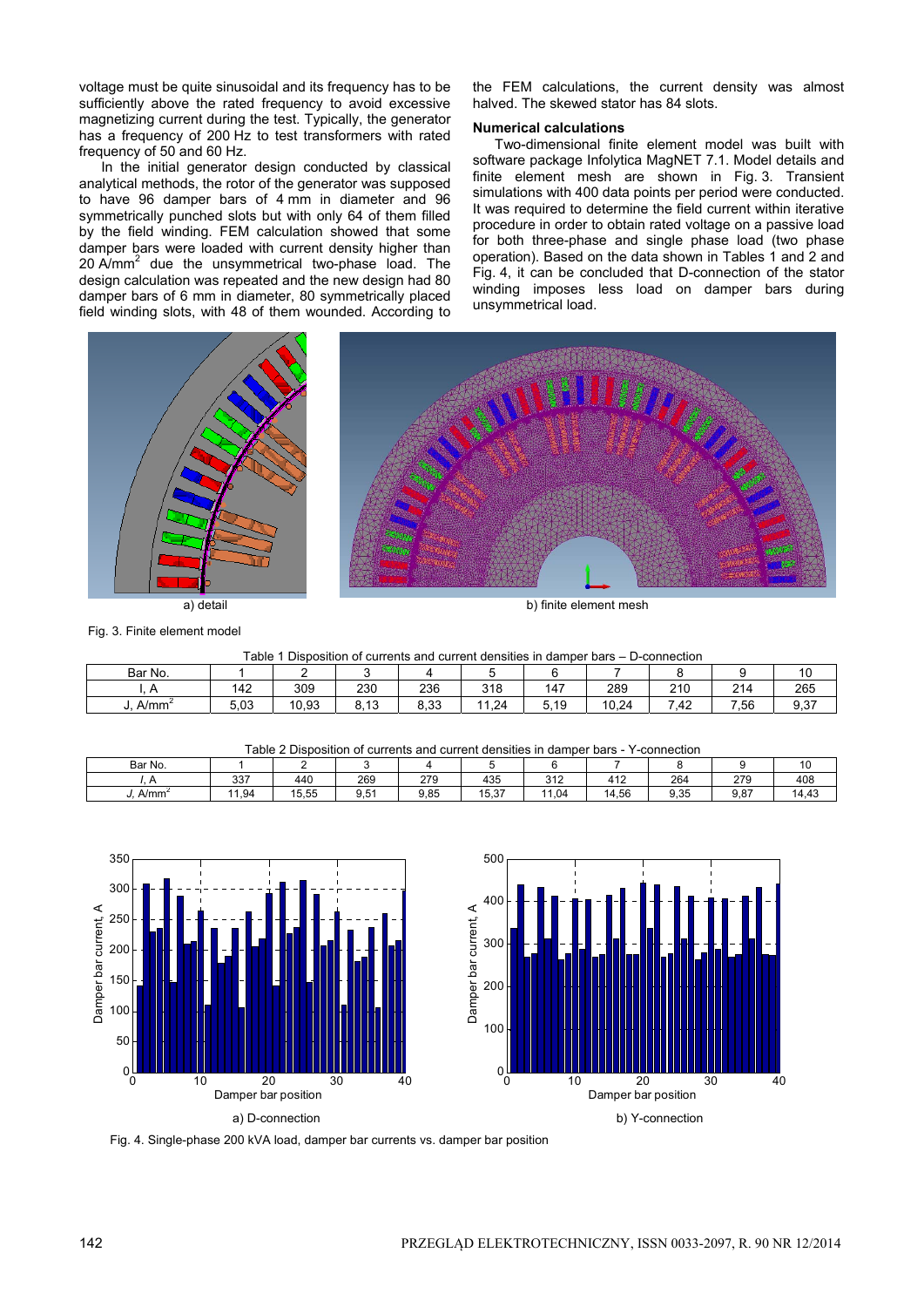

Fig. 5. Rotor with temperature sensors



Fig. 6. Induction motor (left) and synchronous generator (right) on site

### **Measurements**

Temperature measurement probes are thermocouples TS-06, type J for temperatures up to 750 °C and together with remote measurement system TC-link OEM by MicroStrain are used as a rotor temperature monitoring system. The primary use of this system is to monitor the

rotor damper bar temperatures during unsymmetrical load when testing single-phase transformers.

The rotor is equipped with 8 thermocouples in total - 4 placed on each side. In Fig. 5 one can observe the temperature probe placed in the rotor wide tooth. In twopole area of the rotor, two adjacent rotor slots are filled with the iron core material and they represent wide rotor tooth. Of 80 punched slots, 48 are wounded with field winding, and the remaining 32 (2 in each of the 16 poles) have iron inserted in the slots. Rotor has 60 axial cooling ducts. Induction motor - synchronous generator set is shown in Fig. 6. Rotor temperature change during rated symmetrical three-phase load with low power factor is shown in Fig. 7.



Fig. 7. Measured temperature of the rotor, rated load 800 kVA

## **Conclusion**

Temperature measurement was conducted also for twophase operation by loading single-phase transformer of 95 kVA at low power factor. The transformer with larger rated power was not available at the test facility. This is less than half of rated load (200 kVA). Therefore rotor temperatures did not exceed 60 °C. The test will be repeated according to the availability of the larger transformer to check the rotor heating at full unsymmetrical load. Besides the above mentioned tests, this synchronous generator was thoroughly tested both in the generator manufacturer's test facility and in the transformer test facility. All tests were performed on both 50 and 60 Hz while only some tests were performed on 16⅔ Hz. Calculated parameters for the rated frequency were confirmed by the tests.



Fig. 8. Phase currents in sudden short-circuit test at 0,72 rated voltage (Y-connected generator)